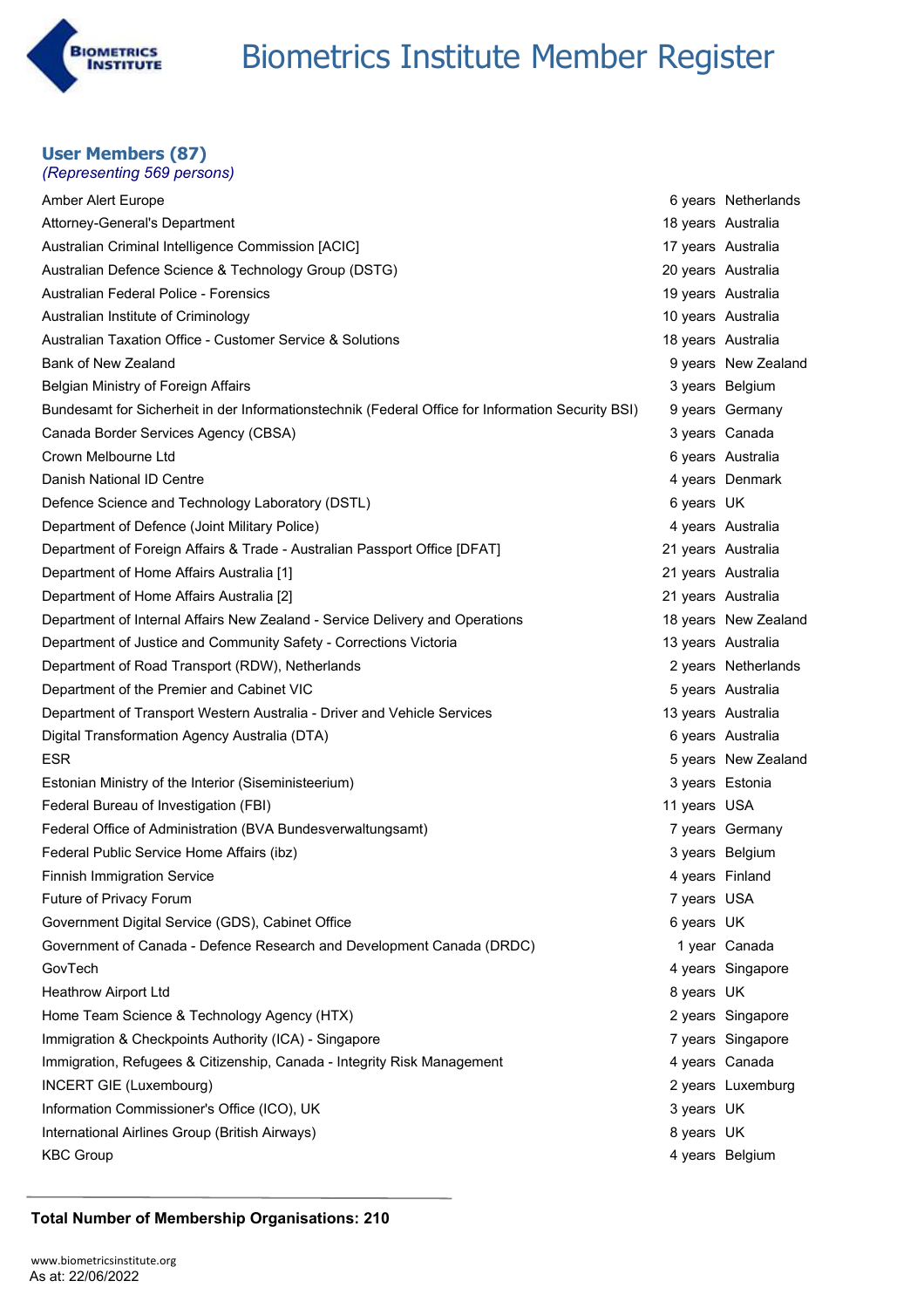

| Linfox Armaguard                                                                                     |                    | 6 years Australia    |
|------------------------------------------------------------------------------------------------------|--------------------|----------------------|
| MasterCard                                                                                           | 4 years USA        |                      |
| Mastercard Worldwide                                                                                 | 9 years UK         |                      |
| Meta                                                                                                 | 7 years USA        |                      |
| <b>Metropolitan Police Service</b>                                                                   | 10 years UK        |                      |
| Ministry of Business, Innovation and Employment New Zealand (MBIE)                                   |                    | 18 years New Zealand |
| Ministry of Defence Singapore (MINDEF)                                                               |                    | 11 years Singapore   |
| Ministry of the Interior and Kingdom Relations - National Office for Identity Data                   |                    | 6 years Netherlands  |
| Ministry of the Interior Finland                                                                     | 4 years Finland    |                      |
| National Crime Agency (NCA)                                                                          |                    | UK                   |
| National Disability Insurance Agency Australia                                                       |                    | 4 years Australia    |
| <b>Netherlands Police</b>                                                                            |                    | 4 years Netherlands  |
| New Zealand Customs Service                                                                          |                    | 19 years New Zealand |
| <b>New Zealand Police</b>                                                                            |                    | 15 years New Zealand |
| New Zealand Police - National Biometrics Office                                                      |                    | 2 years New Zealand  |
| New Zealand Transport Agency                                                                         |                    | 14 years New Zealand |
| Norwegian Directorate of Immigration (UDI)                                                           | 6 years Norway     |                      |
| Norwegian Police ICT Services                                                                        | 7 years Norway     |                      |
| Norwegian Tax Administration                                                                         | 4 years Norway     |                      |
| NSW Department of Customer Service                                                                   |                    | 1 year Australia     |
| NSW Jewish Board of Deputies                                                                         |                    | 1 year Australia     |
| <b>NSW Police Force</b>                                                                              |                    | 5 years Australia    |
| NSW Police Force - Forensic Evidence and Technical Services Command                                  | 20 years Australia |                      |
| NSW Registry of Births Deaths & Marriages                                                            | 13 years Australia |                      |
| Optus Group Risk Australia                                                                           |                    | 6 years Australia    |
| Payments NZ Limited                                                                                  |                    | 8 years New Zealand  |
| <b>PJGN Gendarmerie Nationale</b>                                                                    | 4 years France     |                      |
| Port of Seattle                                                                                      | 1 year USA         |                      |
| Prime Minister's Office, Israel - National Cyber Directorate, Identity & Biometric Applications Unit | 11 years Israel    |                      |
| Rabobank                                                                                             |                    | 5 years Netherlands  |
| Royal Netherlands Marechaussee (KMar) - Ministry of Defence                                          |                    | 9 years Netherlands  |
| <b>Scottish Biometrics Commissioner</b>                                                              |                    | 1 year Scotland      |
| Services Australia                                                                                   | 12 years Australia |                      |
| Swedish Tax Agency (Skatteverket)                                                                    |                    | 3 years Sweden       |
| The Department of National Defence and the Canadian Forces                                           | 4 years Canada     |                      |
| <b>Trinity College London</b>                                                                        | 6 years UK         |                      |
| UK Home Office                                                                                       | 8 years UK         |                      |
| US Department of Homeland Security (DHS)                                                             | 7 years USA        |                      |
| US Department of Homeland Security (DHS) - Office of Biometric Identity Management (OBIM)            | 7 years USA        |                      |
| US Department of Homeland Security (DHS) - US Customs and Border Protection (CBP)                    | 6 years USA        |                      |
| <b>US Secret Service</b>                                                                             | 3 years USA        |                      |
| VicRoads                                                                                             | 16 years Australia |                      |
| Victoria Police - Forensic Services Department                                                       | 12 years Australia |                      |
| Western Australia Police Force                                                                       | 15 years Australia |                      |
| World Privacy Forum                                                                                  | 8 years USA        |                      |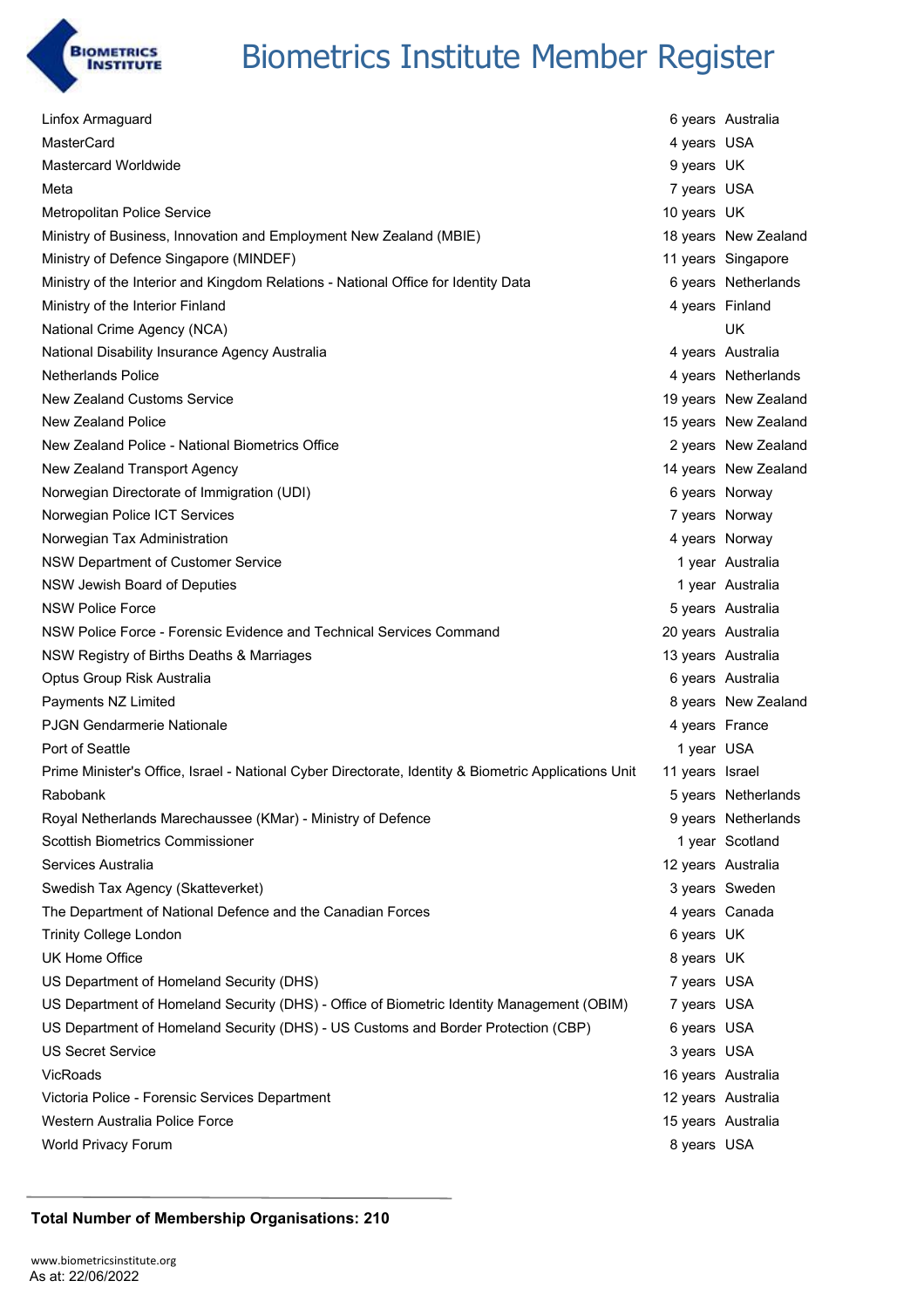

#### **Supplier Members (100)** *(Representing 293 persons)*

| Accenture                                             | 10 years USA    |                    |
|-------------------------------------------------------|-----------------|--------------------|
| Aculab                                                | 2 years USA     |                    |
| Aervision Technologies Pty Ltd                        |                 | 3 years Australia  |
| Agile Computing Pty Ltd                               |                 | 8 years Australia  |
| Alluvial                                              |                 | 6 years Australia  |
| Anonybit                                              | 1 year USA      |                    |
| <b>APLYID</b>                                         |                 | 1 year Australia   |
| Aulich & Co                                           |                 | 15 years Australia |
| Auraya Systems                                        |                 | 12 years Australia |
| Australia Post                                        |                 | 17 years Australia |
| Austrian Institute of Technology                      | 3 years Austria |                    |
| Aware, Inc.                                           | 13 years USA    |                    |
| Beyond Emotions - Polygon                             |                 | 6 years Portugal   |
| <b>Biode Pty Ltd</b>                                  |                 | 2 years Australia  |
| <b>Biometix Pty Ltd</b>                               |                 | 20 years Australia |
| <b>Biometric Solutions</b>                            |                 | 9 years Denmark    |
| <b>Biometrics Guru</b>                                | 1 year USA      |                    |
| <b>Bixelab</b>                                        |                 | 1 year Australia   |
| <b>Brands Australia</b>                               |                 | 13 years Australia |
| <b>Camtech Consulting</b>                             | 5 years UK      |                    |
| Capgemini UK                                          | 8 years UK      |                    |
| Cognitec Systems - The face recognition company       |                 | 20 years Germany   |
| Collins Aerospace                                     | 8 years USA     |                    |
| <b>Computer Projects of Illinois</b>                  | 6 years USA     |                    |
| Cosmocolor                                            | 3 years Mexico  |                    |
| Critical Insights Consultancy                         | 5 years UK      |                    |
| Daltrey Australia Pty Ltd                             |                 | 1 year Australia   |
| Daon                                                  |                 | 18 years Australia |
| Deloitte MCS Limited                                  | 5 years UK      |                    |
| <b>DERMALOG Identification Systems GmbH</b>           |                 | 2 years Germany    |
| Dev Technology Group                                  |                 | <b>USA</b>         |
| Entrust                                               |                 | 7 years Canada     |
| <b>Entrust APAC</b>                                   |                 | 16 years Australia |
| <b>Eversheds Sutherland</b>                           | 2 years USA     |                    |
| <b>FacePhi Biometrics</b>                             | 4 years Spain   |                    |
| FaceTec                                               | 5 years USA     |                    |
| ForgeRock                                             |                 | UK                 |
| Fujitsu Australia Limited                             |                 | 13 years Australia |
| Gambit ID                                             |                 | 3 years Canada     |
| Garud Technology Services                             | 6 years USA     |                    |
| Giesecke & Devrient Mobile Security Australia Pty Ltd |                 | 18 years Australia |
| Grabba International Pty Ltd                          |                 | 8 years Australia  |
|                                                       |                 |                    |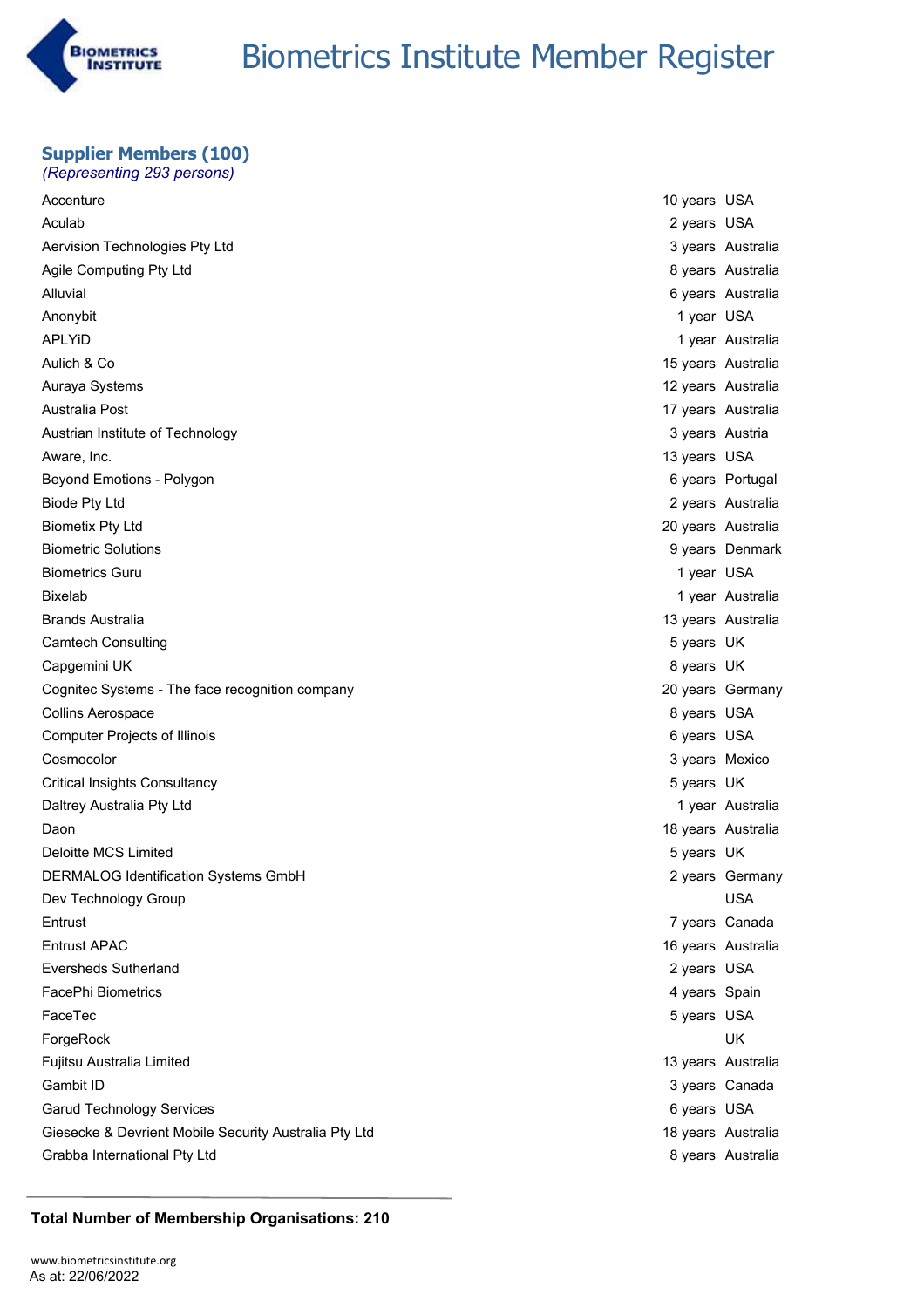

| Griaule Ltda                            | 7 years Brazil  |                      |
|-----------------------------------------|-----------------|----------------------|
| <b>HID Global</b>                       | 5 years USA     |                      |
| iBeta Quality Assurance                 | 3 years USA     |                      |
| ID R&D                                  | 2 years USA     |                      |
| ID Transnational Consultancy            | 7 years UK      |                      |
| Ideco Biometric Security Solutions      |                 | 7 years South Africa |
| IDEMIA (Global)                         | 12 years France |                      |
| Ingenium Biometric Laboratories         | 1 year UK       |                      |
| InnoValor/Read ID                       |                 | 3 years Netherlands  |
| Innovatrics                             |                 | 4 years Slovakia     |
| iProov Ltd                              | 3 years UK      |                      |
| IQSec, S.A de C.V.                      | 3 years Mexico  |                      |
| IrisGuard                               | 1 year UK       |                      |
| J.A. Davey Pty Ltd                      |                 | 3 years Australia    |
| JCour-Consulting                        | 2 years USA     |                      |
| Jenetric                                |                 | 8 years Germany      |
| Jumio                                   | 3 years UK      |                      |
| Keyless Technologies                    | 3 years UK      |                      |
| Kurz                                    |                 | 5 years Australia    |
| L-3 Harris ASA                          | 7 years UK      |                      |
| Laxton Group                            |                 | 2 years Netherlands  |
| Leidos                                  | 8 years UK      |                      |
| Mastek                                  | 7 years UK      |                      |
| Mastercard Asia/Pacific Pty Ltd         |                 | 3 years Australia    |
| Muehlbauer ID Services                  |                 | 2 years Germany      |
| NEC (NZ)                                |                 | 2 years New Zealand  |
| <b>NEC Australia</b>                    |                 | 16 years Australia   |
| NEC Corporation of America              | 6 years USA     |                      |
| <b>NTT</b>                              |                 | 4 years Australia    |
| Nuance Communications Australia Pty Ltd |                 | 17 years Australia   |
| OCR labs                                |                 | 3 years Australia    |
| Onfido                                  | 5 years UK      |                      |
| <b>OVD Kinegram</b>                     |                 | 6 years Switzerland  |
| Pangiam                                 |                 | <b>USA</b>           |
| Paravision                              | 1 year USA      |                      |
| PeopleKey                               |                 | 17 years Australia   |
| <b>RAM Identity Strategies</b>          | 3 years USA     |                      |
| Reason360                               |                 | 3 years Australia    |
| Regula Forensics Group                  | 4 years Latvia  |                      |
| secunet Security Networks AG            |                 | 11 years Germany     |
| Secure Logistics                        |                 | 3 years Netherlands  |
| <b>SICPA SA</b>                         |                 | 5 years Switzerland  |
| Sissa Monitoring Integral               | 3 years Mexico  |                      |
| <b>SITA</b>                             | 13 years UK     |                      |
| <b>SNC-Lavalin Atkins</b>               | 7 years UK      |                      |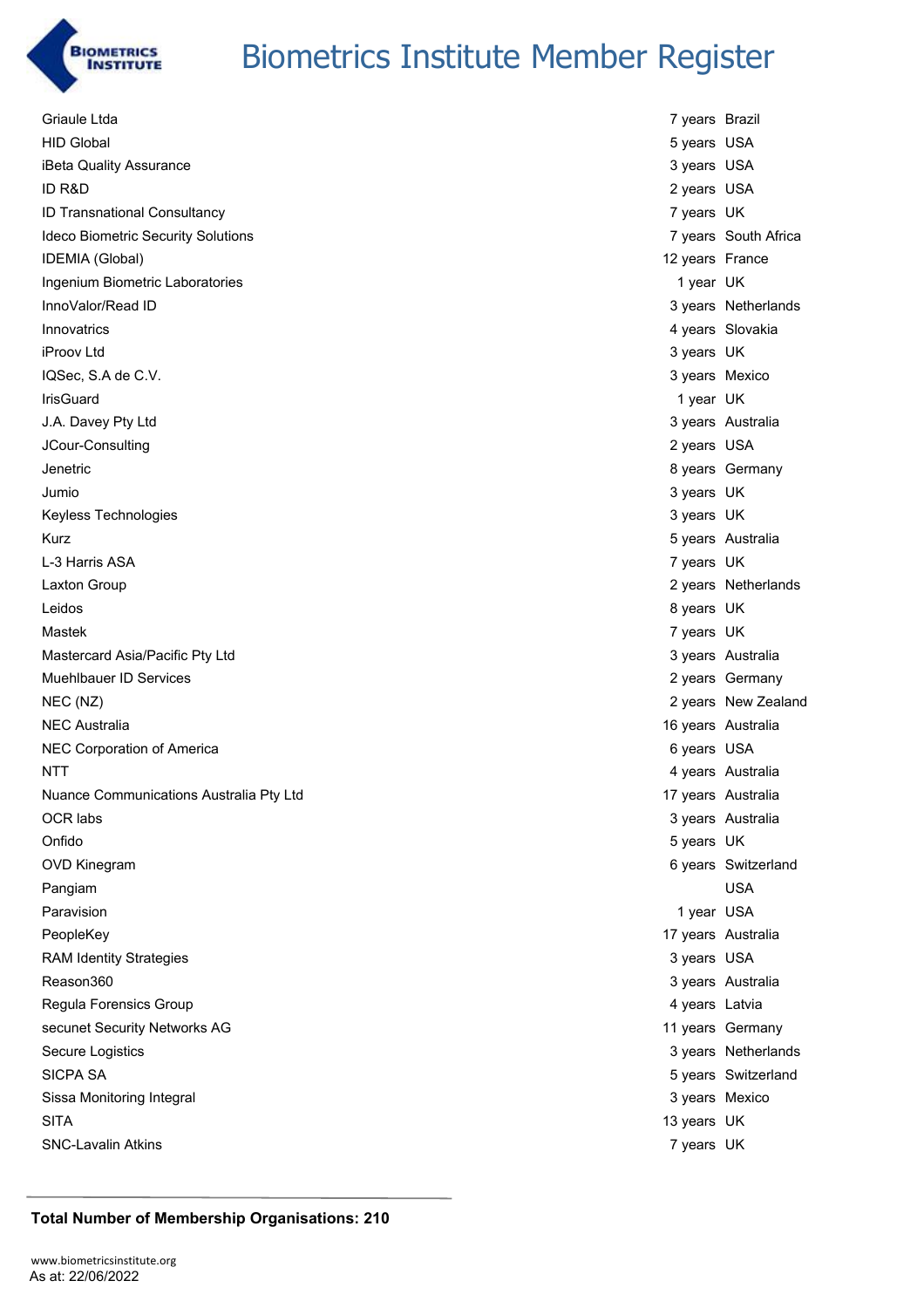

| <b>T3K-Forensics</b>                     | 2 years Austria |                     |
|------------------------------------------|-----------------|---------------------|
| Tascent, Inc                             | 8 years USA     |                     |
| TECH <sub>5</sub>                        |                 | 3 years Switzerland |
| <b>Technology Engineering Group</b>      |                 | 5 years Australia   |
| Thales (Global)                          | 10 years UK     |                     |
| <b>TLScontact</b>                        |                 | 11 years Luxemburg  |
| <b>TOC Biometrics SA</b>                 | 8 years Chile   |                     |
| Trust Stamp                              | 6 years USA     |                     |
| Unisys                                   |                 | 22 years Australia  |
| Veridas Digital Authentication Solutions | 4 years Spain   |                     |
| Veridos                                  |                 | 1 year Germany      |
| <b>VFS Services Ltd</b>                  | 9 years UK      |                     |
| Vision-Box                               |                 | 9 years Portugal    |
|                                          |                 |                     |
| <b>Honorary Members (2)</b>              |                 |                     |

### *(Representing 2 persons)*

| Kevin Darch  | 8 years Australia |
|--------------|-------------------|
| Nigel Gordon | 4 years UK        |

### **Observer (11)**

| (Representing 11 persons) |  |
|---------------------------|--|
|---------------------------|--|

| eu-LISA                                                                                      | 2 years Estonia |                     |
|----------------------------------------------------------------------------------------------|-----------------|---------------------|
| European Commission - Directorate General for Human Resources and Security                   |                 | 1 year Belgium      |
| European Union Agency for Fundamental Rights (FRA), Austria                                  | 2 years Austria |                     |
| International Organization for Migration (IOM)                                               |                 | 2 years Switzerland |
| OSCE Organization for Security and Co-operation in Europe                                    | 2 years Austria |                     |
| <b>UNICEF</b>                                                                                | 2 years USA     |                     |
| United Nations Development Programme (UNDP)                                                  | 2 years USA     |                     |
| United Nations High Commissioner for Refugees (UNHCR)                                        |                 | 2 years Switzerland |
| United Nations Security Council - Counter-Terrorism Committee Executive Directorate (UNCTED) | 2 years USA     |                     |
| United Nations World Food Programme (WFP)                                                    | 4 years Italy   |                     |
| World Bank Group                                                                             | 2 years USA     |                     |
|                                                                                              |                 |                     |

### **Universities & Research Institution Subscribers (10)**

### *(Representing 27 persons)*

| Canberra Institute of Technology                                                                                               |                | 14 years Australia  |
|--------------------------------------------------------------------------------------------------------------------------------|----------------|---------------------|
| Center for Identification Technology Research - CITeR                                                                          | 9 years USA    |                     |
| Griffith University - School of Criminology and Criminal Justice                                                               |                | 1 year Australia    |
| International Institute of Information Technology, Bangalore (IIIT-B) - Modular Open Source Identity Platform India<br>(MOSIP) |                |                     |
| Monash University                                                                                                              |                | 1 year Australia    |
| TNO Defence, Security and Safety                                                                                               |                | 3 years Netherlands |
| University Carlos III of Madrid (UC3M), Spain                                                                                  | 11 years Spain |                     |
| University of Dundee                                                                                                           | 8 years UK     |                     |